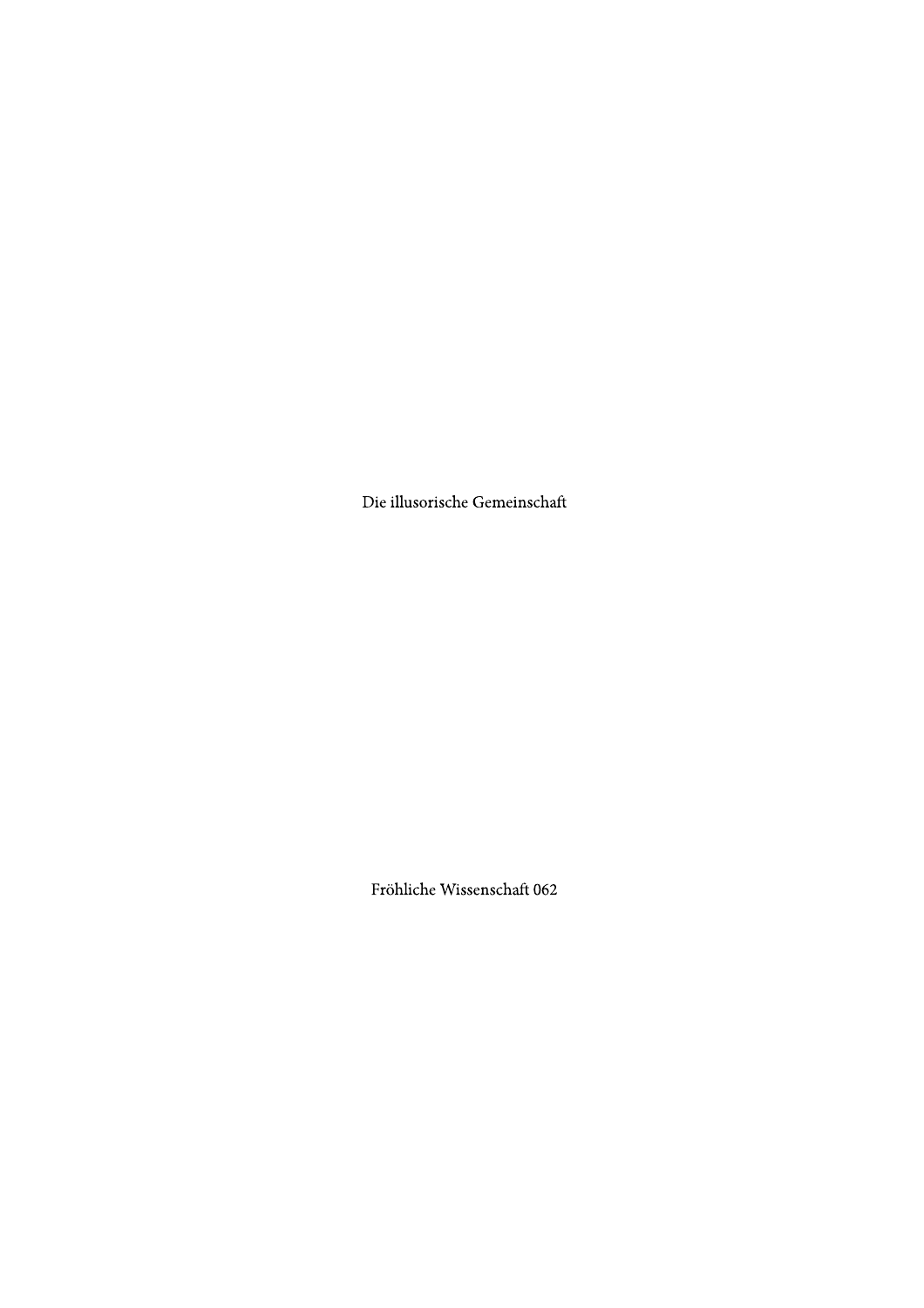Marc Augé

Die illusorische Gemeinschaft

Aus dem Französischen von Till Bardoux

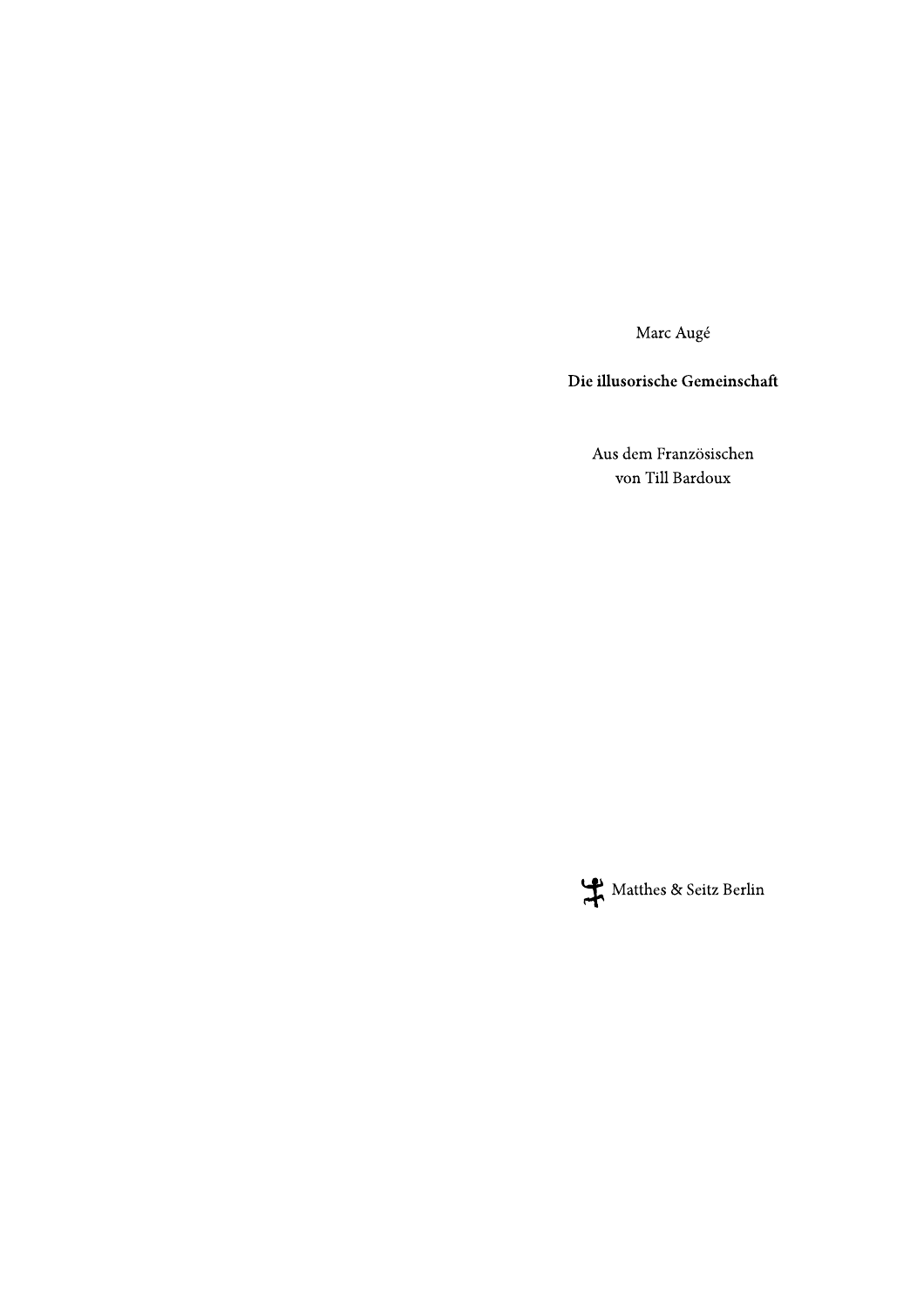Die globale Welt ist auch eine Welt der Diskontinuität und des Verbots: private Städte, private Viertel, »gesicherte« Wohnanlagen. Nur mithilfe von Codes haben wir Zugang zum Konsum (handelt es sich nun um die Zugangscodes zu Wohnhäusern oder Arbeitsstellen, um Kreditkarten, Handys oder spezielle, von den Großmärkten, den Fluggesellschaften usw. ausgestellte Karten).

Im Gegenzug ist die dominierende Ästhetik eine Ästhetik der Distanz, die uns leicht all diese Effekte des Bruchs ignorieren lässt. Die Satellitenfotos und Luftbilder gewöhnen uns an eine globale Sicht der Dinge. Die Büro- oder Wohnhochhäuser erziehen den Blick, so wie es das Kino und mehr noch das Fernsehen tun.

5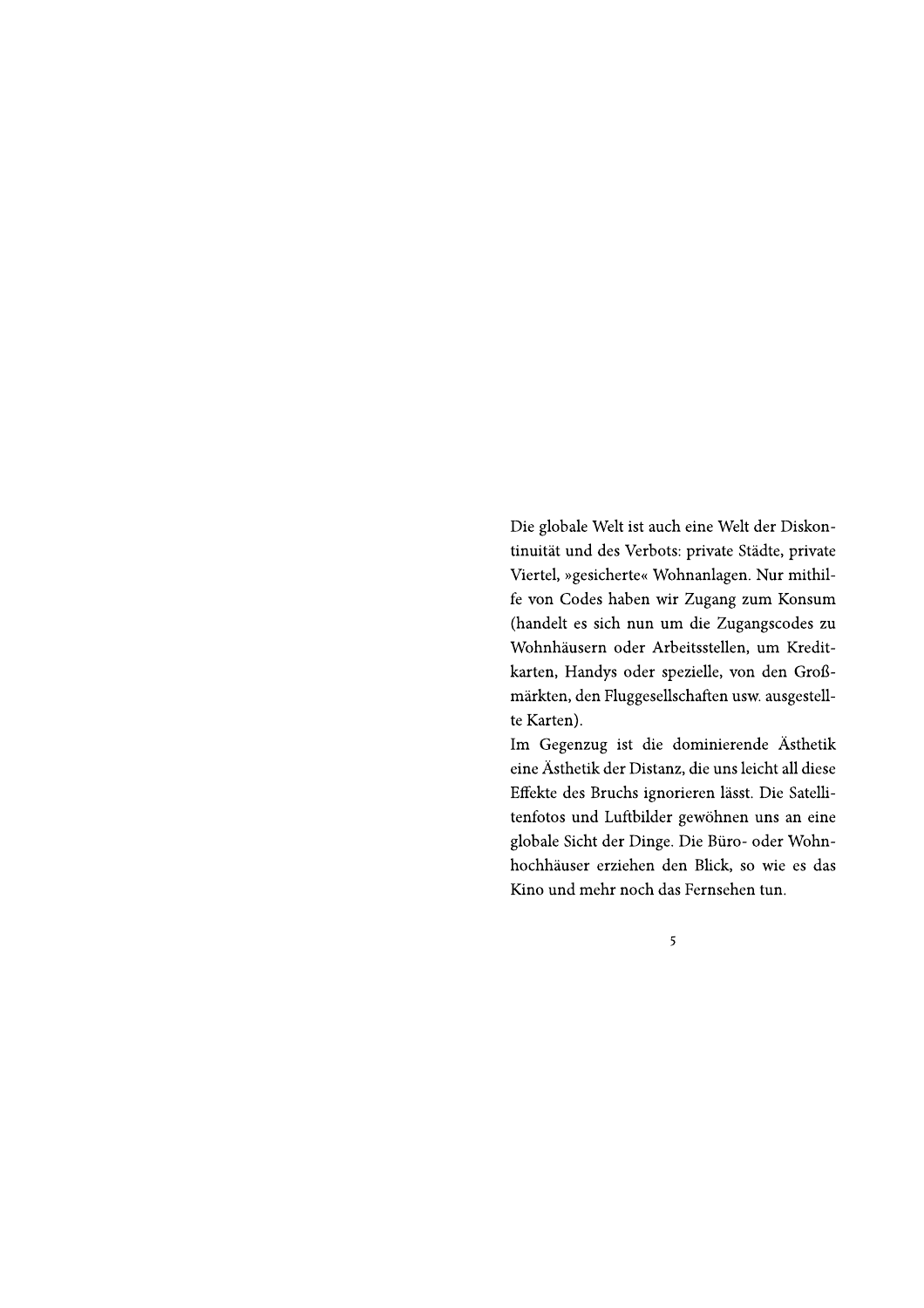Rufen wir einige Bilder der Welt von heute in Erinnerung, einige jener Bilder, die sich manchmal im Fernsehen unserer Betrachtung darbieten, aber auch solche, in denen die Landschaft zunehmend einem Bilderbuch ähnelt: aus dem Flugzeug, das uns von Stadt zu Stadt, Land zu Land oder Kontinent zu Kontinent bringt, von den Autobahnen und Brücken, die uns mitunter das Gefühl geben, über die Erde hinwegzufliegen, aus den Schnellzügen, deren hohe Geschwindigkeit ebenso die räumlichen wie die zeitlichen Anhaltspunkte verlagert. Diese alltäglichen Bilder sind Bilder einer »globalen« Welt, die sich als eine Welt »ohne Grenzen« präsentiert, einer Welt, in der sich die »Nicht-Orte«, die Räume der Kommunikation, des Verkehrs und des Konsums, unablässig ausbreiten und in der einige der äußeren und inneren alten Grenzen der traditionellen Orte aufgehoben werden.

Auf den von Satelliten in der Nacht des Weltraums aufgenommenen Fotos scheinen glitzernde Lichtbänder die urbanen Ballungszentren in stetem Glanz zu verknüpfen; der Strom

der Autos fließt die Schnellstraßen entlang wie dickflüssiges Blut; die Internetbenutzer navigieren auf ihrem Computer der Begegnung mit unbekannten Gesprächspartnern entgegen; ein chinesischer Emigrant in Frankreich oder Italien sieht seine Eltern live vor der Webcam eines Freundes aus Peking grüßen. Sommerfrüchte füllen im Winter die europäischen Supermarktregale. In manchen Ländern sind die vielen Parabolantennen an den Fenstern eine Verbindung zu den Herkunftsländern der Bewohner; in anderen Ländern sind sie eine Brücke zur Außenwelt, wie ein Hilferuf (die algerischen Fundamentalisten täuschten sich nicht, als sie sie »Paradiabolantennen« nannten). Die mit Mobiltelefonen aufgenommenen Fotos erlauben es, Kriege, Aufstände und Repressionen, die sich am anderen Ende der Welt zutragen, live mitzuverfolgen.

Wir erleben die Anfänge des Weltraumtourismus, der es Reisenden im Zustand der Schwerelosigkeit erlaubt, den Planeten von ferne zu betrachten und aus ihm eine Landschaft zu machen. Aus dieser Entfernung bietet der Planet

6

 $\overline{7}$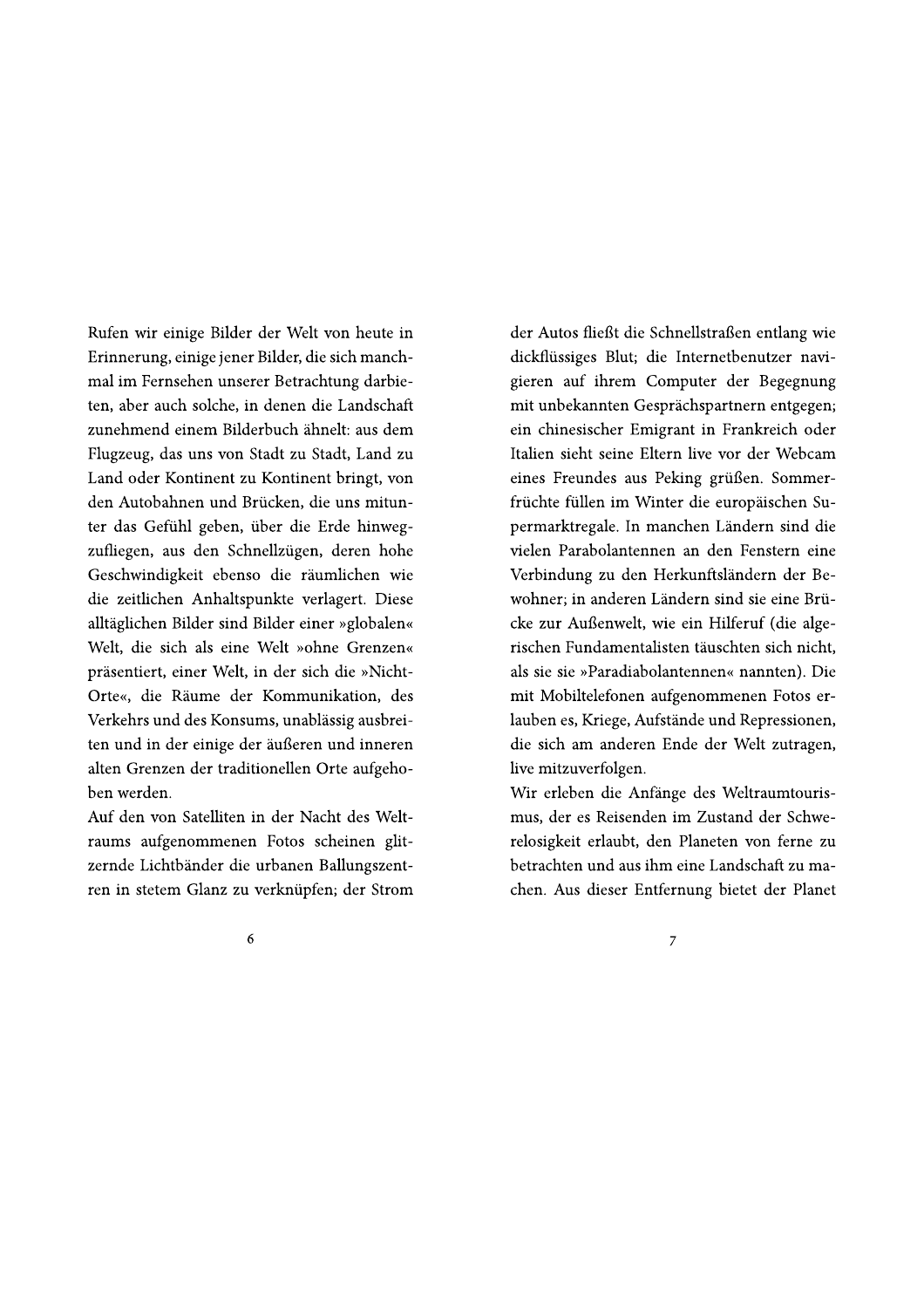Erde ein Bild der Einheit. Eine letzte Grenze ist überschritten worden; jenseits von ihr erscheint er nur noch als eine kleine, strukturlose Kugel.

Passage und Begegnung

Wenn wir das Ideal einer Welt ohne Schranken und ohne Ausgrenzungen heraufbeschwören, steht nicht die Vorstellung der Grenze zur Debatte. Grenzen werden als Appell an die Neugier und den Aufbruch wahrgenommen. Die menschliche Siedlungsgeschichte ist die Geschichte der Überschreitung dessen, was wir »natürliche Grenzen« nennen (Flüsse, Ozeane, Gebirge). Die Grenze hat das Imaginäre der Populationen, die die Erde kolonisiert haben, stark beschäftigt. Die erste Grenze ist der Horizont. Seit den Entdeckungsreisen hat es im westlichen Imaginären immer einen geheimnisvollen Orient, unbeschränkte Gebiete in Übersee oder einen fernen Westen gegeben, die ebenso auch an das Abenteuer, an die Zukunft appellierten.

8

9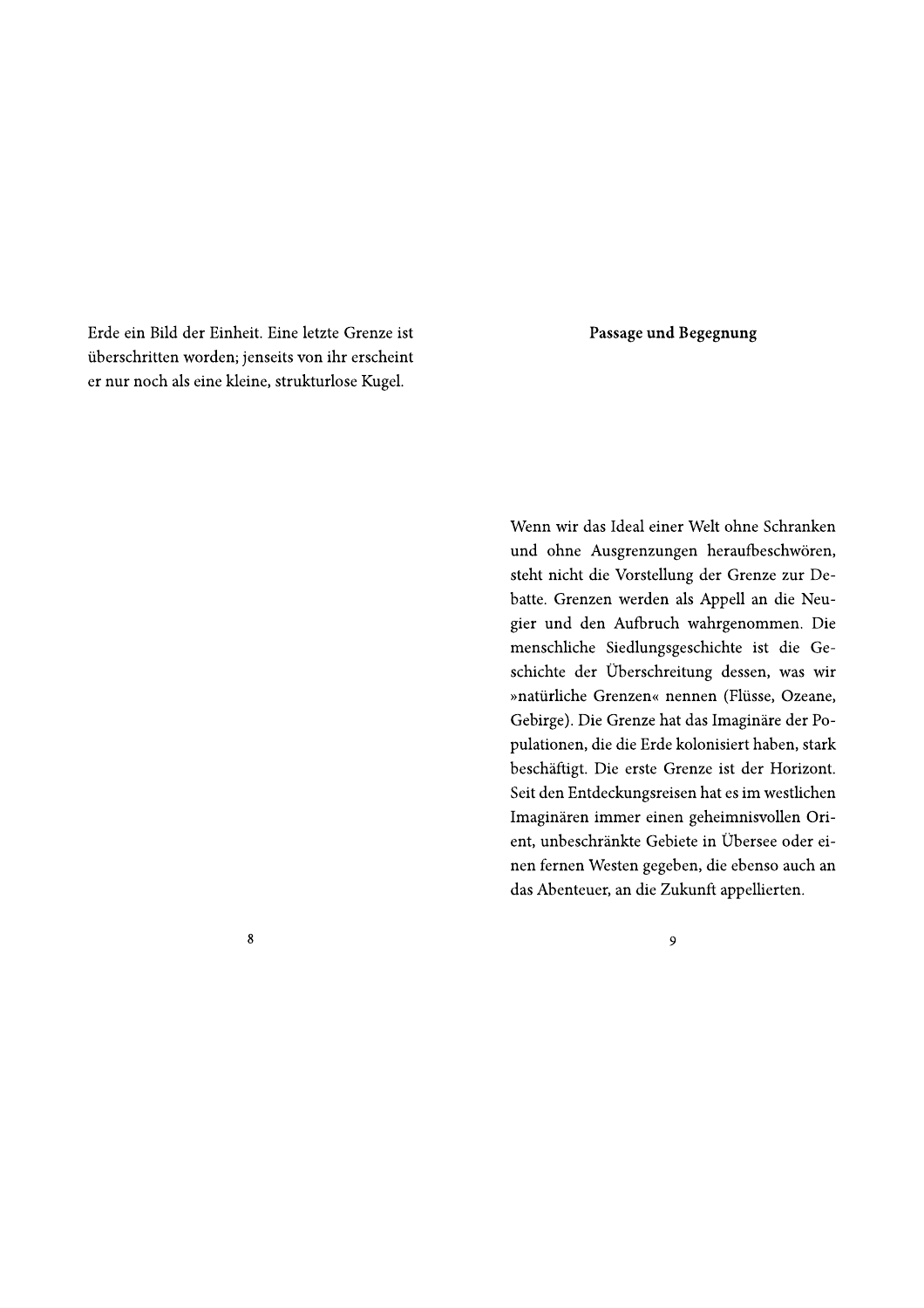$\operatorname{Frank}\nolimits$  Ankersmit Die historische Erfahrung Aus dem Niederländischen von Verena Kiefer 110 Seiten, ISBN: 978-3-88221-291-4

Antonin Artaud Van Gogh, Selbstmörder durch die Gesellschaft Aus dem Französischen von Bernd Mattheus 108 Seiten, ISBN 978-3-88221-646-2

Marc Augé Die Formen des Vergessens Aus dem Französischen von Till Bardoux 105 Seiten, ISBN 978-3-88221-044-6

Georges Bataille Henker und Opfer Mit einem Vorwort von André Masson Aus dem Französischen von Gerd Bergfleth u.a. 96 Seiten, ISBN 978-3-88221-726-1

Georges Bataille Die Aufgaben des Geistes Gespräche und Interviews 1948 - 1961 Aus dem Französischen von Rita Bischof 165 Seiten, ISBN 978-3-88221-597-7

Georges Bataille Sade und die Moral Aus dem Französischen von Rita Bischof 128 Seiten, ISBN 978-3-95757-026-0

Erste Auflage, Berlin 2015

Copyright © 2015 MSB Matthes & Seitz Berlin Verlagsgesellschaft mbH Göhrener Str. 7 | 10437 Berlin Copyright © der Originalausgabe La communauté illusoire **Editions Payot & Rivages** info@matthes-seitz-berlin.de Alle Rechte vorbehalten. Druck und Bindung: Artdruk, Szczecin Umschlaggestaltung nach einer Idee von Pierre Faucheux ISBN 978-3-95757-021-5

www.matthes-seitz-berlin.de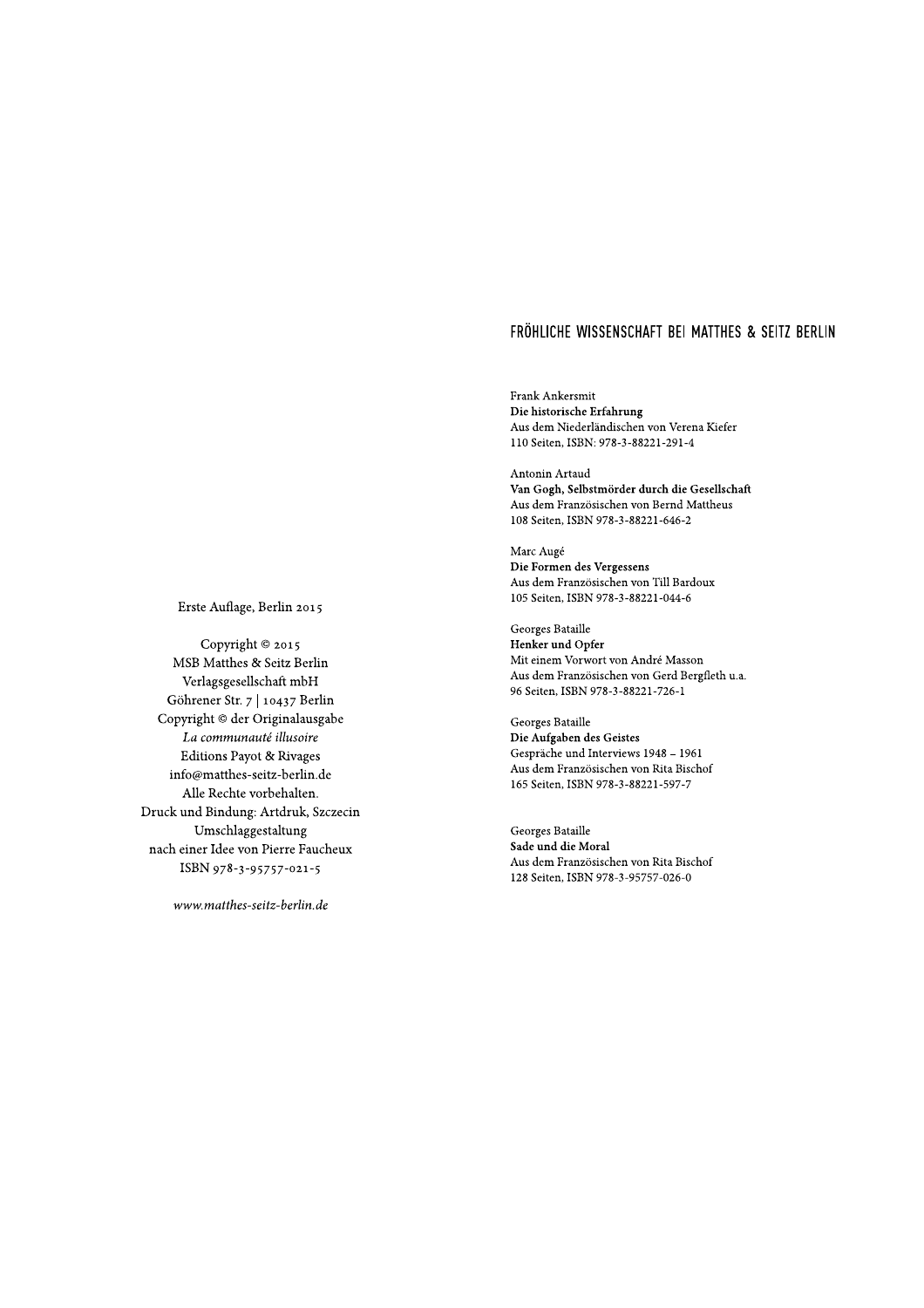Maurice Blanchot Die uneingestehbare Gemeinschaft Aus dem Französischen von Gerd Bergfleth 183 Seiten, ISBN 978-3-88221-892-3

Jean Baudrillard Im Schatten der schweigenden Mehrheiten oder Das Ende des Sozialen Aus dem Französischen von Grete Osterwald 160 Seiten, ISBN 978-3-88221-693-6

Jean Baudrillard Warum ist nicht alles schon verschwunden? Aus dem Französischen von Markus Sedlaczek 64 Seiten, ISBN 978-3-88221-720-9

Jean Baudrillard Das radikale Denken Aus dem Französischen von Riek Walther Mit einem Nachwort von Philipp Schönthaler 64 Seiten, ISBN 978-3-88221-042-2

Jean Baudrillard Amerika Aus dem Französischen von Michaela Ott 192 Seiten, ISBN 978-3-88221-371-3

Gilles Clément Gärten, Landschaft und das Genie der Natur Aus dem Französischen von Brita Reimers 64 Seiten, ISBN 978-3-95757-025-3

# FRÖHLICHE WISSENSCHAFT BEI MATTHES & SEITZ BERLIN

Thierry Dufrêne Giacometti - Genet. Masken und modernes Portrait Aus dem Französischen von Eveline Passet 160 Seiten, Abbildung, ISBN 978-3-88221-694-3

László F. Földényi Dostojewski liest Hegel in Sibirien und bricht in Tränen aus Aus dem Ungarischen von Hans Skirecki 64 Seiten, ISBN 978-3-88221-716-2

László F. Földényi Marionetten und Übermarionetten Die Inszenierung des Erotischen Aus dem Ungarischen von Akos Doma. Mit Texten von Edward Gordon Craig und Heinrich von Kleist 110 Seiten, ISBN 978-3-88221-497-0

René Girard Gewalt und Religion Aus dem Englischen von Heide Lipecky 128 Seiten, ISBN 978-3-88221-632-5

Georges-Arthur Goldschmidt Des Pudels Kern Gespräche mit Tim Trzaskalik 156 Seiten, ISBN 978-3-88221-737-7

Johan Huizinga Das Spielelement der Kultur Mit kommentierenden Texten von Georges Bataille und Roger Callois. Herausgegeben und mit einem Nachwort von Knut Ebeling 167 Seiten, ISBN 978-3-88221-569-4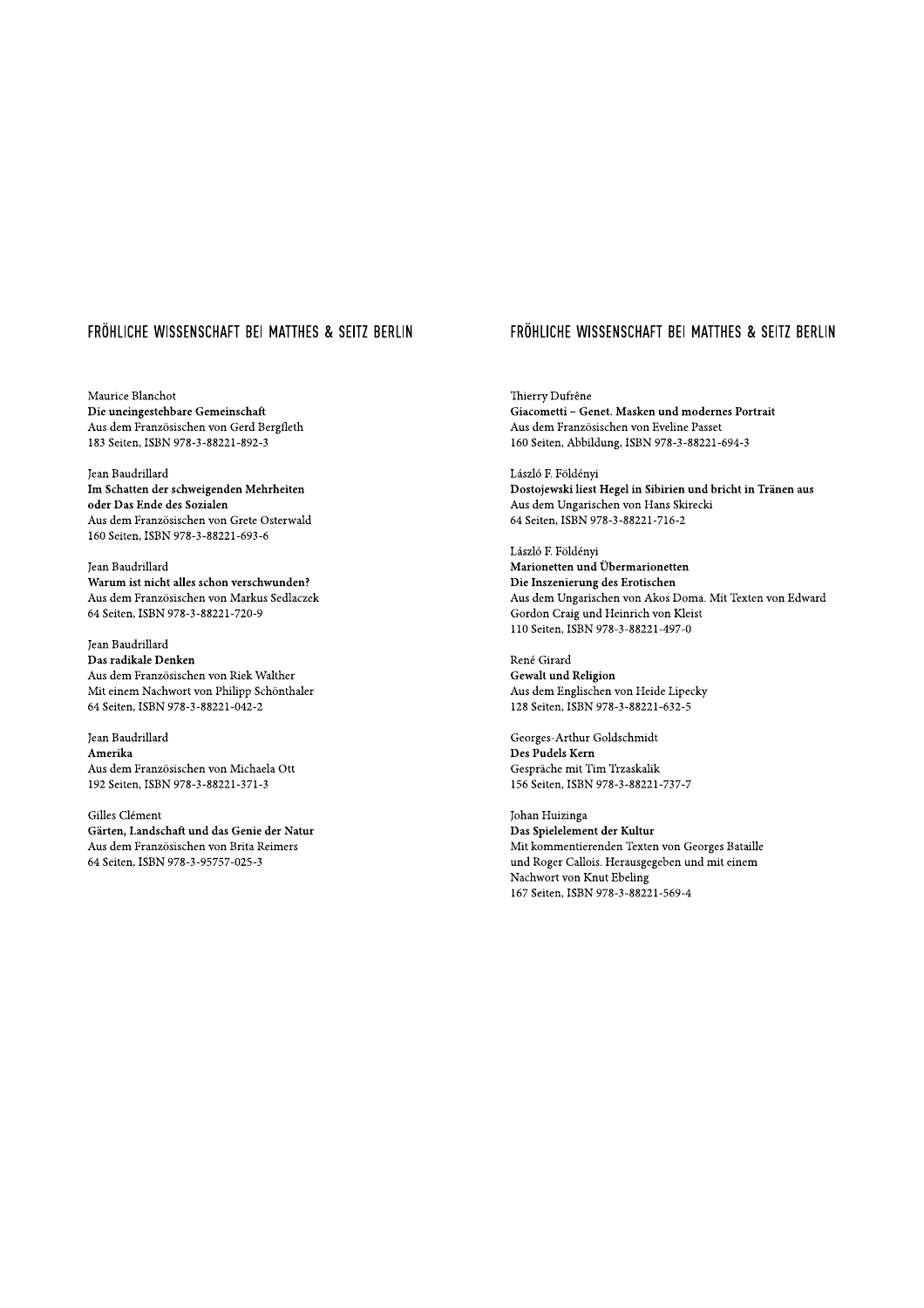Vladimir Jankélévitch Satie und der Morgen Aus dem Französischen von Ulrich Kunzmann Herausgegeben von Richard Schroetter. 144 Seiten, ISBN 978-3-88221-670-7

Paul Lafargue Die Religion des Kapitals Aus dem Französischen von Andreas Rötzer Mit einem Nachwort von Jean-Pierre Baudet 144 Seiten, ISBN 978-3-88221-748-3

Paul-Ludwig Landsberg Die Erfahrung des Todes Mit einem Nachwort von Eduard Zwierlein 180 Seiten, Klappenbroschur ISBN 978-3-88221-660-8

František Listopad Tristan oder der Verrat des Intellektuellen Aus dem Tschechischen von Eduard Schreiber 224 Seiten, ISBN 978-3-88221-546-5

Karl Löwith Der japanische Geist Mit einem Vorwort von Lorenz Jäger 80 Seiten, ISBN 978-3-88221-661-5

Michel Maffesoli Die Zeit kehrt wieder Aus dem Französischen von Ulrich Kunzmann 190 Seiten, ISBN 978-3-88221-977-7

## FRÖHLICHE WISSENSCHAFT BEI MATTHES & SEITZ BERLIN

Pravu Mazumdar Das Niemandsland der Kulturen 128 Seiten, ISBN 978-3-88221-547-2

Pravu Mazumdar Gold und Geist. Prolegomena zu einer Theorie des Schmucks 128 Seiten, ISBN 978-3-95757-027-7

Alexander Pschera 800 Millionen 112 Seiten, ISBN 978-3-88221-578-6

Alexander Pschera Vom Schweben 96 Seiten, ISBN 978-3-88221-170-2

Alexander Pschera (Hg.) Bunter Staub. Ernst Jünger im Gegenlicht 384 Seiten, ISBN 978-3-88221-725-4

Horst Dieter Rauh Nächtliche Muse. Über die Träume bei Proust 112 Seiten, Klappenbroschur ISBN 978-3-88221-695-0

Horst Dieter Rauh Wittgensteins Mystik der Grenze 95 Seiten, ISBN 978-3-88221-397-3

Jules Renard Das Leben wird überschätzt Aus dem Französischen und mit einem Nachwort von Henning Ritter 70 Seiten, ISBN 978-3-88221-402-4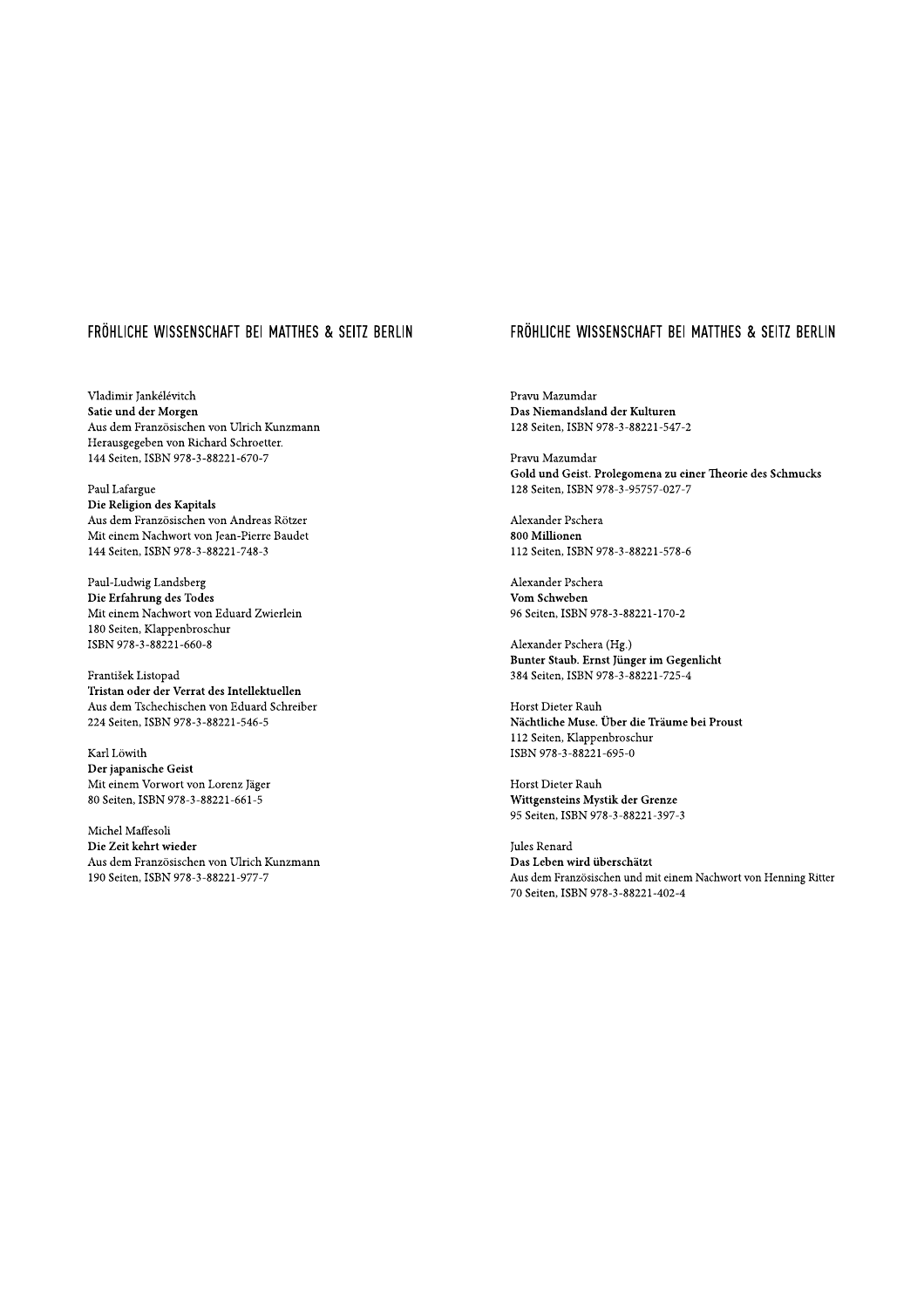Arthur Rimbaud Die Zukunft der Dichtung. Die Seher-Briefe Mit einem Vorwort von Philippe Beck. Aus dem Französischen und mit einem Nachwort von Tim Trzaskalik 128 Seiten, ISBN 978-3-88221-545-8

Michael Roes Perversion und Glück 116 Seiten, ISBN 978-3-88221-898-5

Gerhard Rühm Aspekte einer erweiterten Poetik Vorlesungen und Aufsätze 120 Seiten, ISBN 978-3-88221-736-0

Warlam Schalamow Über Prosa Aus dem Russischen von Gabriele Leupold 144 Seiten, ISBN 978-3-88221-642-4

Hans-Martin Schönherr-Mann Philosophie der Liebe 221 Seiten, ISBN 978-3-88221-465-9

Hans-Martin Schönherr-Mann Der Übermensch als Lebenskünstlerin Nietzsche, Foucault und die Ethik 168 Seiten, ISBN 978-3-88221-667-7

Hans-Martin Schönherr-Mann Untergangsprophet und Lebenskünstlerin Über die Ökologisierung der Welt 189 Seiten, ISBN 978-3-88221-913-5

## FRÖHLICHE WISSENSCHAFT BEI MATTHES & SEITZ BERLIN

Judith N. Shklar Der Liberalismus der Furcht Aus dem amerikanischen Englisch und einem Nachwort von Hannes Bajohr. Mit einem Vorwort von Axel Honneth und Essays von Michael Walzer, Seyla Benhabib und Bernard Williams 174 Seiten, ISBN 978-3-88221-979-1

Roberto Simanowski Data Love 189 Seiten, ISBN 978-3957570239

Marcus Steinweg Inkonsistenzen 80 Seiten, ISBN 978-3-95757-034-5

Pierre Temkine

Warten auf Godot. Das Absurde und die Geschichte Mit Beiträgen von Pierre, Valentin und Raymonde Temkine, François Rastier, Denis Thouard und Tim Trzaskalik Herausgegeben von Denis Thouard und Tim Trzaskalik Aus dem Französischen von Tim Trzaskalik 192 Seiten, ISBN 978-3-88221-714-8

Julien Torma Euphorismen Aus dem Französischen und mit Anmerkungen versehen von Klaus Völker 144 Seiten, ISBN 978-3-88221-669-1

Peter Trawny Advton Heideggers esoterische Philosophie 120 Seiten, ISBN 978-3-88221-662-2